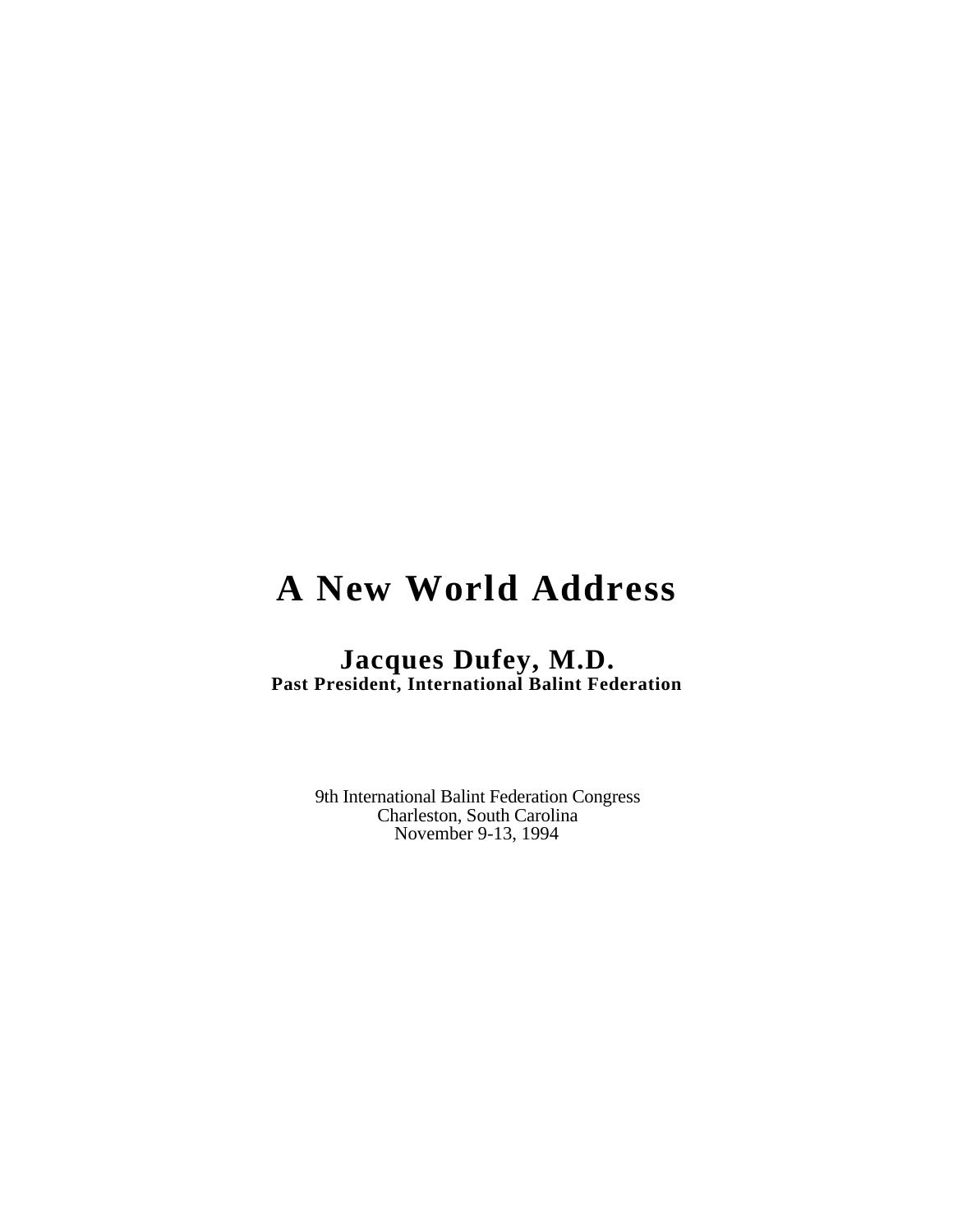### **A New World Address, Jacques Dufey** 1

When I met Frank for the first time, I immediately thought that he would be an excellent President of the IBF. When I received the invitation to speak here for you, although I was very honored and happy to come here, my first reaction was epidermic and European; we know that he comes from the new world, South Africa and the U.S. . . . . Then in a flash of a second, I understood that we would be dealing with A NEW WORLD, our world in complete transformation. Does the Balint training still have its place in this new world?

Immediately, I liked this title, me the old GP, having studied on another planet or was it at the end of the ICE AGE, between 1946 and 1954. Without speaking about my experience due to my age, am I still the GP that I was when I started practicing? Of course, I've changed, but the world around me has also changed, and how! . . . . The social conditions of my patients (social crisis, economic crisis, a quicker knowledge of events brought to us by the media) have considerably changed, as well as the economic restraints within the practice of each GP. (I am not aware of what is going on in the U.S. in this field.) However, when Michael Balint started to work with GP's, it was at the end of World War II and at the beginning of the National Health Service in England, also a kind of revolution in the practice of medicine in that country.

In November 1994, all has been said and written about the work done by Michael and Enid Balint. Please permit me, an old GP Balintised from head to toe, to simply say a few words about my experiences and my thoughts rather than about my readings and theories. I read Michael Balint's first book, which hadn't at that period been translated into French, and I had the impression of finding what I had been looking for for a long time concerning medical training and practice. It took me quite a long time before participating in my first Balint meeting. Unfortunately it was only a few months after his death, and I felt a bit frustrated that I had never had the opportunity of meeting him. As a result, I found myself a bit excluded from what seemed to be a chapel or a center of initiation. Two years later, I had the opportunity of participating in the foundation of a group in Lausanne. What a joy it was to present a case, but there were ten other colleagues who also wanted to present their cases.

I had to learn to listen to others. They had the same problems as I in their relationship with their patients. They often had the same emotional reactions as I. As time passed, I was able to accept these emotions and let them show through, while during all the time of my studies and postgraduate formation, I was taught to control them. Fortunately, there was a leader, and ex-GP who became a psychoanalyst, who encouraged us and at the same time protected us.

He is the one who can point out a sentence or just one word, or an attitude in each member of the group. What does this word, this sentence, or this attitude signify to you or to your patient. What place does it take within your relationship with this patient or with your patients in general?

During the first months, how many times did I ask myself why I was sad or why I felt as if I was being attacked? With what right did my equals treat me as they did, me the GP, so good and kind with my patients, and the leader is in agreement with them. Little by little I was able to say things that seemed to be important without being afraid of showing my emotions. The analyst next to us in a group will help us to look beyond the appearances, and in time, we will also be able to understand above and beyond the symptoms and words of our patients, that which they do not want to tell us or are unable to tell us, that which is in their subconscious.

To gain this objective, one must learn to observe beyond the physical symptoms that the patients present and decode their complaints by taking the time to listen even when one doesn't have the time.... The leader does not have the same notion of time as GP's do, he isn't obliged or doesn't feel obliged to ACT, and here too it is important to underline this essential aspect of the analyst's role within the Balint group. It is not my intention to talk about "flash" because all has already been said on this subject (c.f. Courtenay in Budapest,  $1986$ ....). But as each day goes by, a word, a sentence, or an attitude is inscribed in a part of our memory and perhaps in a future conversation, this certain word, sentence or attitude could be recalled to put us on the same wave length as our patient, perhaps surprised to feel understood or to have his secrets revealed. Another type of relationship or another story could begin between him and me, even after several months or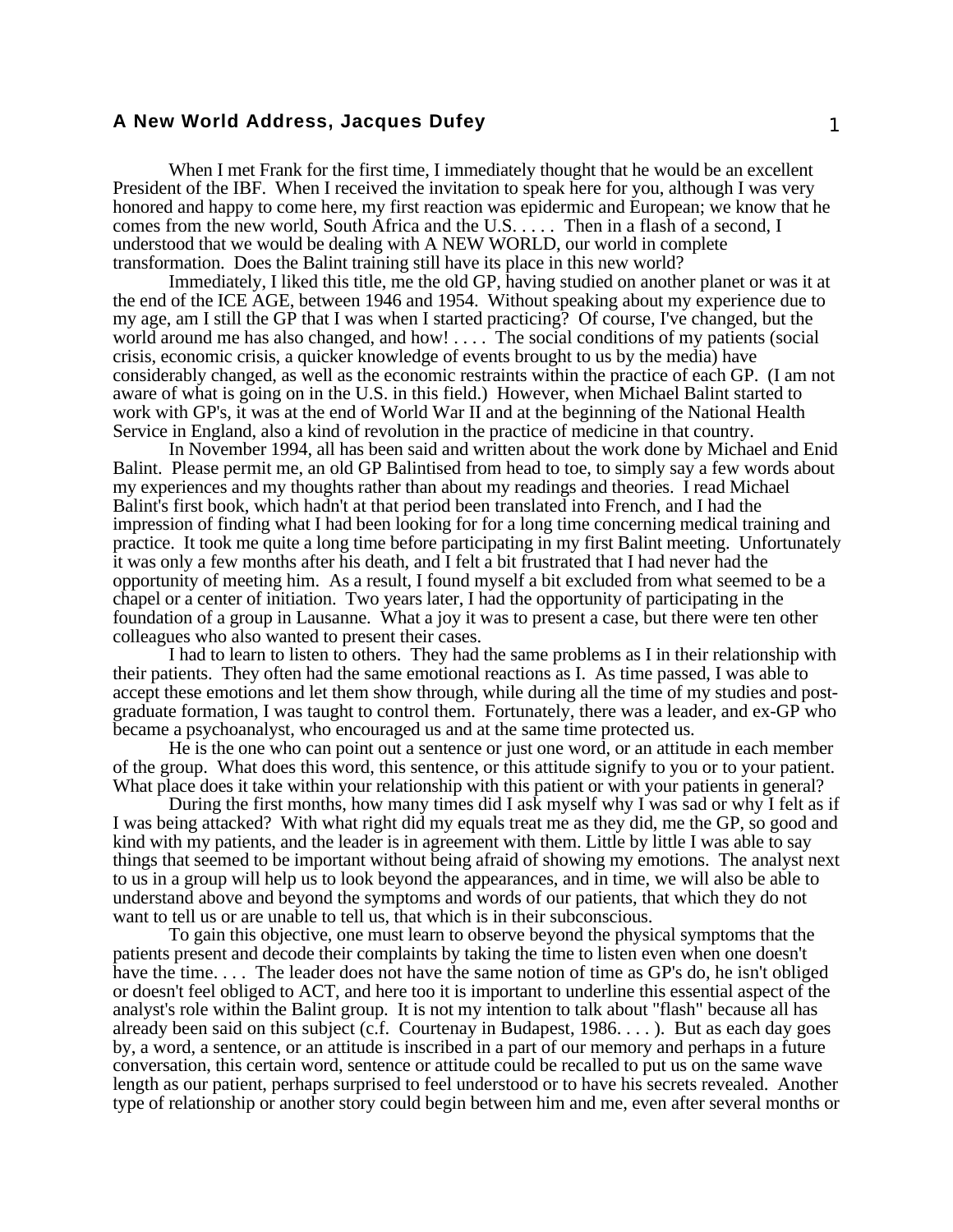### **A New World Address, Jacques Dufey** 2

several years, but this isn't always the case.

Twice a year a small group of young students pass a day with me at my office. I've often been disappointed when I see how medical studies have become unhumanized. They learn a medicine purely scientific and technical; they are instructed to economize their time and that all time passed talking with their patients, except the time strictly needed for diagnosis and the beginning of a treatment, is a waste of time and non-profitable. In the "new medicine" it is out of the question to simply spend time listening to patients, giving them an opportunity to express their feelings. We here all know how important these moments of sympathy and exchange can be.

Each day cannot be a perfect day, and there are days when the Balint GP's, like everyone, can be tired, in a bad mood, or have too many urgent cases to treat. He isn't a superman and especially not a better GP. These reproaches have often been made—you Balintiens think that you are better than others. It is true that we would say that we are bastards . . . different from other GP's—neither psychiatrist nor analyst and this is quite evident when we start a verbal therapy, even within a precise framework and even more so if we call this psychotherapy.

I've always said and written that each good Balintien GP should have an excellent scientific and technical formation, keep this formation up to date, and in addition, through his participation in Balint, be able to accept to be questioned. Why is my speech as it is—is it understood by my patients; can I exchange with them the message I would like to transmit. . .?? and so on . . . . .

As I've said before, the Balintien is no better than other GP's, but he is different because of his ability to establish a communication with his patients which helps to strengthen his relationship with them. This dialogue should never take the place of science and technology, but be a complement to it.

With whatever type of society—medical, political, economic, cultural—which awaits us at the turning point of the century, the family doctor will always find himself face-to-face with persons who continue to suffer physically, mentally, those who are afraid of dying, afraid of suffering, those who are anguished without a visible reason. The Balint formation will always remain, according to my experience, the (best way, most direct way) super highway to maintain a physical and emotional contact with our patients.

When I accepted with as much pleasure as fear to come and speak for you today concerning Balint training in a changing world, many souvenirs came to mind of the years passed as President of the IBF, that is to say, from October 1984 until August 1989. In the beginning, the country family GP that I was and continue to be often was paralyzed in the company of those who knew Michael Balint and many distinguished analysts. I solidly hung onto the strict image of the Balint groups. I've already mentioned the importance I give to the role of the Balint group leader.

But during the years that followed, I often heard that the medical years of 1980 were so different from those of 1950 that most likely Michael Balint would not have proposed the same things. In addition, the role of psychoanalysis in the world has been considerably modified, even diluted.

We here are right in the heart of the Balint experience and we will continue these discussions during the next few days.

We could perfectly imagine Balint groups without a psychoanalyst, any psychiatrist, practicing only dynamical family therapy, behaviorism, cognitism, Gestalt, and so on . . . . To my objection, I received the answer that know-how taught and learned could also be as valid as what I believed only to be possible through experience and a prolonged practice of communication between GP and psychoanalyst.

Later, other experiences occurred which seemed to me to be more valid or at least more objective. During the preparation of the International Balint Conference in 1989 in Stockholm, which was remarkably organized by a very young Swedish Balint Society, we were confronted with the Balint groups in Sweden, approximately 70 but with less than 20 psychiatrists or analysts.

In 1986, during the 90-year memorial in Budapest organized by the Hungarian Balint Society and the IBF, still under the Communist system, even if a bit watered down, our Hungarian